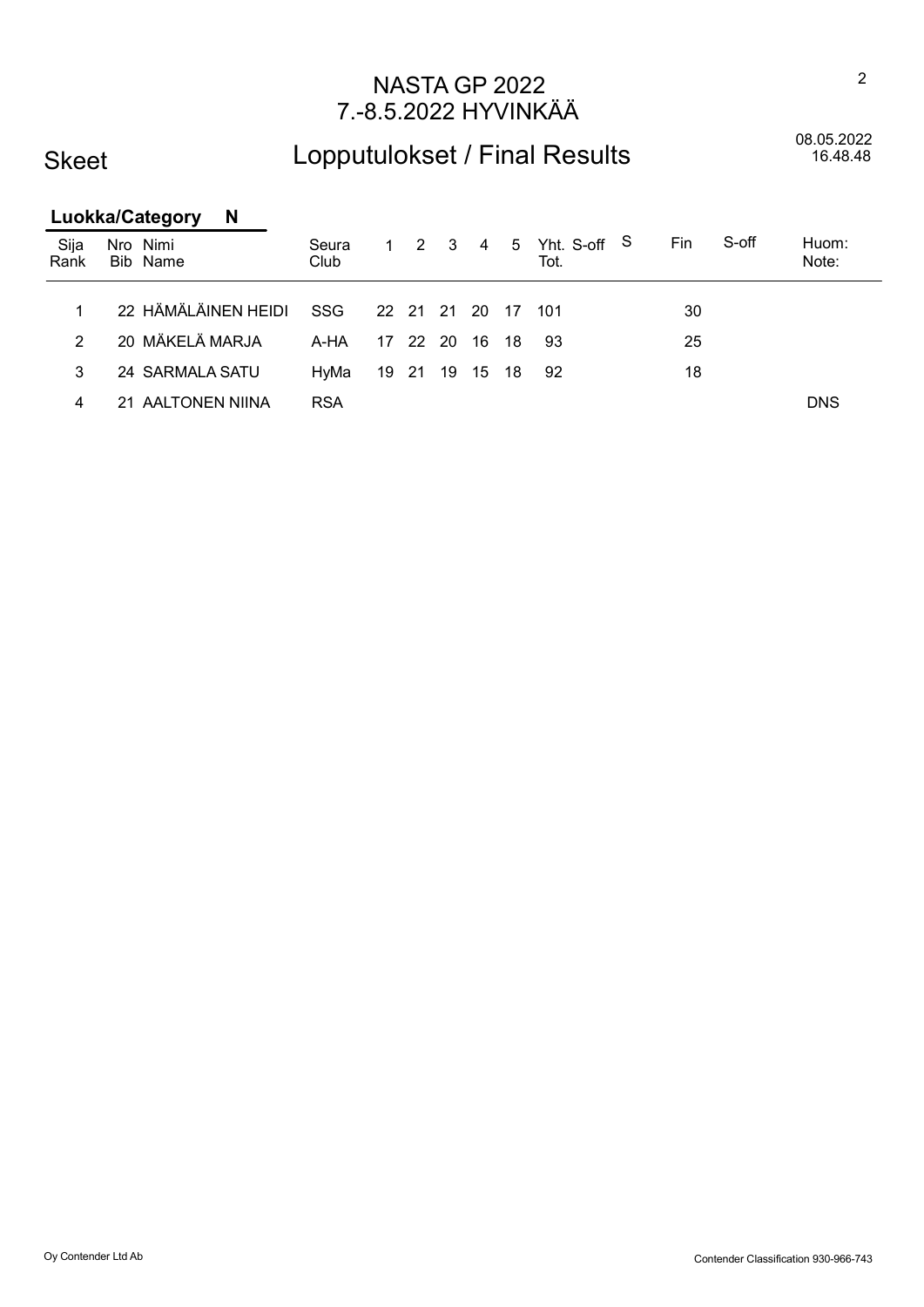## Lopputulokset / Final Results 16.48.47

#### **Luokka/Categor**

|                  | y M                                    |              |                |    |                |    |              |                |         |     |
|------------------|----------------------------------------|--------------|----------------|----|----------------|----|--------------|----------------|---------|-----|
| Sija<br>Rank     | Nro Nimi Seura<br><b>Bib Name Club</b> | $\mathbf{1}$ | $\overline{2}$ | 3  | $\overline{4}$ | 5  | Yht.<br>Tot. | S-off          | Semifin | Fin |
| 1                | SAHLSTRÖM JUHANI ViitA                 | 24           | 24             | 20 | 21             | 24 | 113          |                | 25      | 35  |
| $\mathbf{2}$     | AHOKAS SAMULI A-HA                     | 24           | 24             | 19 | 24             | 24 | 115          | $01 + 05$      | 26      | 33  |
| 3                | <b>ASPHOLM TOMI L-HA</b>               | 22           | 24             | 22 | 22             | 22 | 112          |                | 27      | 23  |
| 4                | PELTOMÄKI EINO A-HA                    | 21           | 24             | 23 | 23             | 24 | 115          | $01 + 06$      | 27      | 14  |
| 5                | AALTONEN SAMI RSA                      | 24           | 22             | 24 | 22             | 23 | 115          | $\overline{2}$ | 25      |     |
| $6\phantom{1}$   | KURKI EEMELI A-HA                      | 22           | 21             | 22 | 22             | 22 | 109          | $03 + 03$      | 23      |     |
| $\overline{7}$   | POTERI TIMO HyMa                       | 23           | 20             | 23 | 21             | 22 | 109          | $03 + 02$      | 15      |     |
| 8                | <b>LAITINEN TIMO SSG</b>               | 25           | 23             | 24 | 24             | 23 | 119          |                | 14      |     |
| $\boldsymbol{9}$ | LEHTIMÄKI OSKARI HOSA                  | 24           | 22             | 20 | 23             | 20 | 109          | $03+00$        |         |     |
| 10               | <b>SULKONEN NIKO A-HA</b>              | 23           | 25             | 22 | 22             | 17 | 109          | $03+00$        |         |     |
| 11               | PASANEN LASSI K-SHA                    | 23           | 21             | 19 | 18             | 23 | 104          |                |         |     |
| 12               | <b>VIIBER ROMET EST</b>                | 19           | 21             | 20 | 22             | 19 | 101          |                |         |     |
| 13               | <b>TANSKANEN EEMI IEM</b>              | 20           | 19             | 22 | 19             | 18 | 98           |                |         |     |
| 14               | VYYRYLÄINEN JUHA PSPA                  | 19           | 18             | 18 | 15             | 20 | 90           |                |         |     |
| 15               | <b>LEHTINEN TEEMU HyMa</b>             | 18           | 18             | 18 | 13             | 18 | 85           |                |         |     |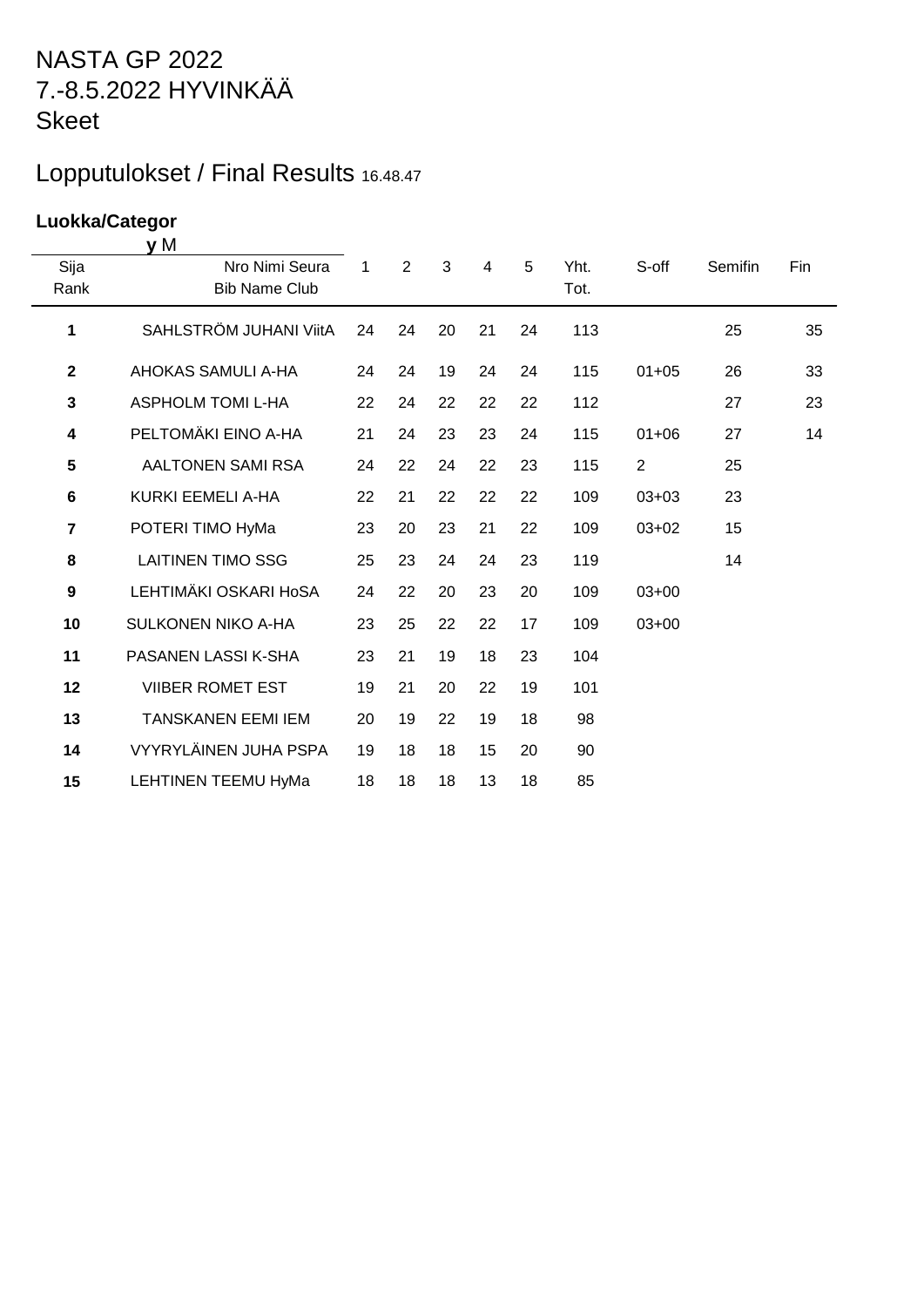### Skeet

## Lopputulokset / Final Results

08.05.2022<br>16.48.49

#### Luokka/Category Y17

| Sija<br>Rank | Nro Nimi<br>Bib Name |                                          | Seura<br>Club           |  |  | 1 2 3 4 5 Yht. S-off S<br>Tot. | Fin | S-off | Huom:<br>Note: |
|--------------|----------------------|------------------------------------------|-------------------------|--|--|--------------------------------|-----|-------|----------------|
|              |                      | 17 KAUPPINEN LASSI                       | HyMa 21 22 21 23 22 109 |  |  |                                | 32  |       |                |
| 2            |                      | 19 PREHING GREGOR EST                    |                         |  |  | 21 19 24 17 22 103             | 31  |       |                |
| 3            |                      | 23 VYYRYLÄINEN MATIASPSPA 20 21 18 20 21 |                         |  |  | 100                            | 19  |       |                |
| 4            |                      | 16 HEISKA ERNO                           | NU.                     |  |  |                                |     |       | <b>DNS</b>     |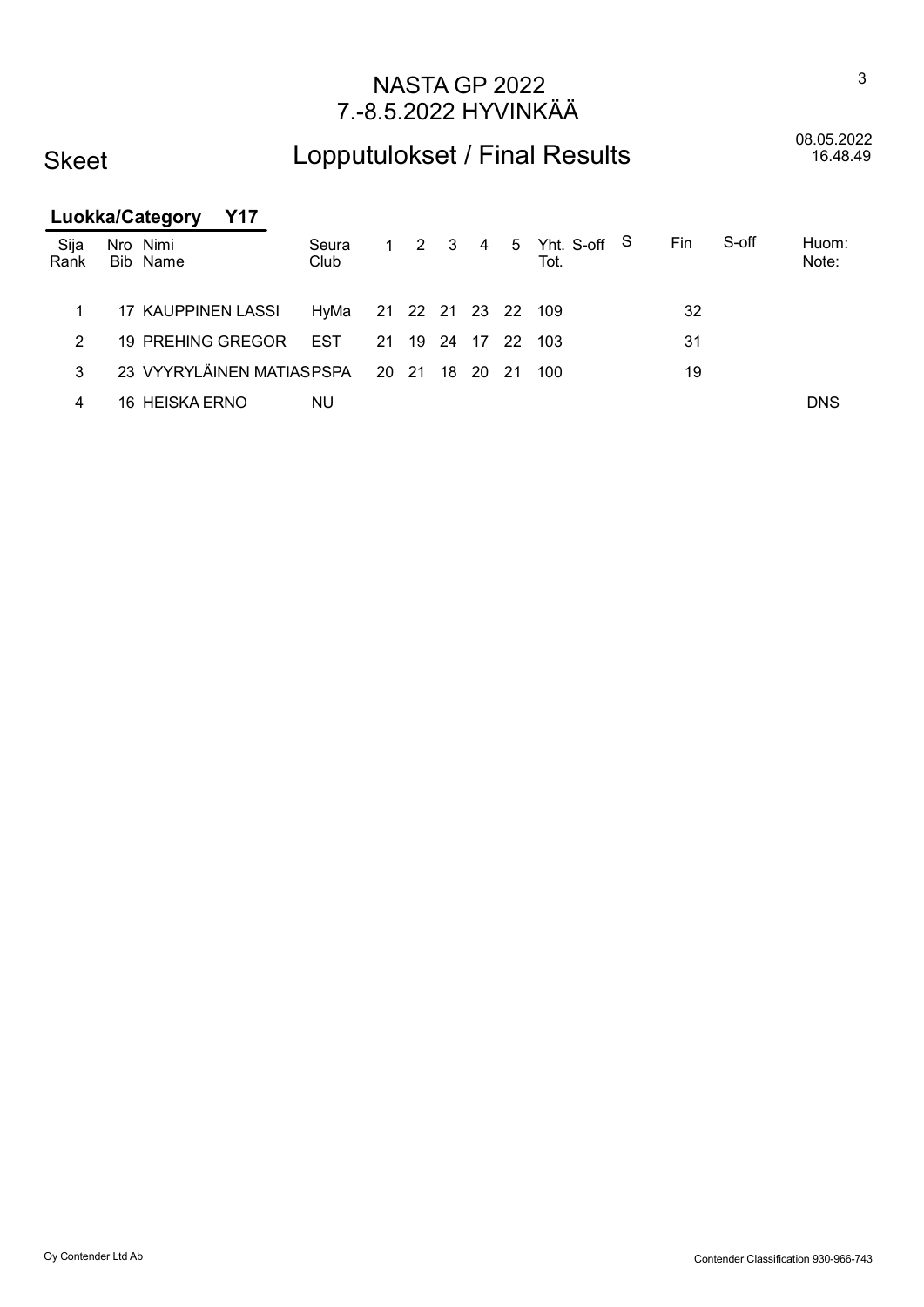### Skeet

## Lopputulokset / Final Results

08.05.2022<br>16.48.50

| <b>Luokka/Category</b> |  |                      | <b>Y70</b>              |               |       |             |      |    |     |                                |     |       |                |
|------------------------|--|----------------------|-------------------------|---------------|-------|-------------|------|----|-----|--------------------------------|-----|-------|----------------|
| Sija<br>Rank           |  | Nro Nimi<br>Bib Name |                         | Seura<br>Club |       |             |      |    |     | 1 2 3 4 5 Yht. S-off S<br>Tot. | Fin | S-off | Huom:<br>Note: |
| 1                      |  |                      | 52 KORTELAINEN RAUNOIEM |               |       | 19 18 18 20 |      |    | -18 | 93                             |     |       |                |
| $\mathcal{P}$          |  | 71 TORVINEN MATTI    |                         | K-SHA         | 16 20 |             | - 13 | 18 | -17 | 84                             |     |       |                |
| 3                      |  | 60 HOLLO PAULI       |                         | LL            | 16    | -16         | -17  | 10 | 14  | - 73                           |     |       |                |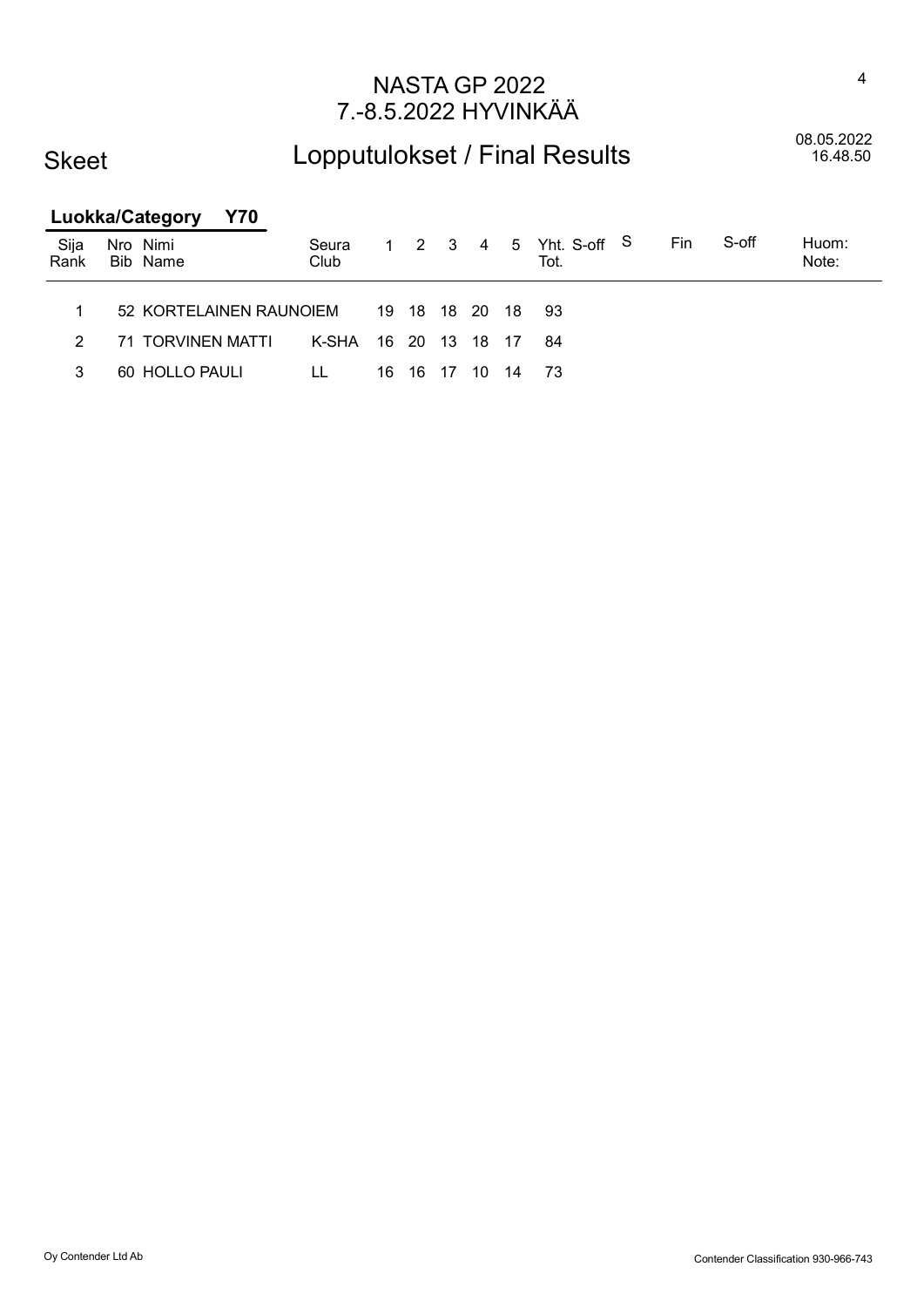### Skeet

## Lopputulokset / Final Results

08.05.2022<br>16.48.50

|              | <b>Luokka/Category</b><br>Y75 |               |    |    |    |    |      |                                |     |       |                |
|--------------|-------------------------------|---------------|----|----|----|----|------|--------------------------------|-----|-------|----------------|
| Sija<br>Rank | Nro Nimi<br>Bib Name          | Seura<br>Club |    |    |    |    |      | 1 2 3 4 5 Yht. S-off S<br>Tot. | Fin | S-off | Huom:<br>Note: |
|              |                               |               |    |    |    |    |      |                                |     |       |                |
| 1            | 53 JUSSILAINEN REINO          | T.L.          | 13 |    |    |    |      | - 75                           |     |       |                |
| 2            | 65 PERHO MARTTI               | LL            | 16 | 18 | 10 | 14 | - 15 | -73                            |     |       |                |
| 3            | 54 HACKLIN JORMA              |               |    |    |    |    |      |                                |     |       | <b>DNS</b>     |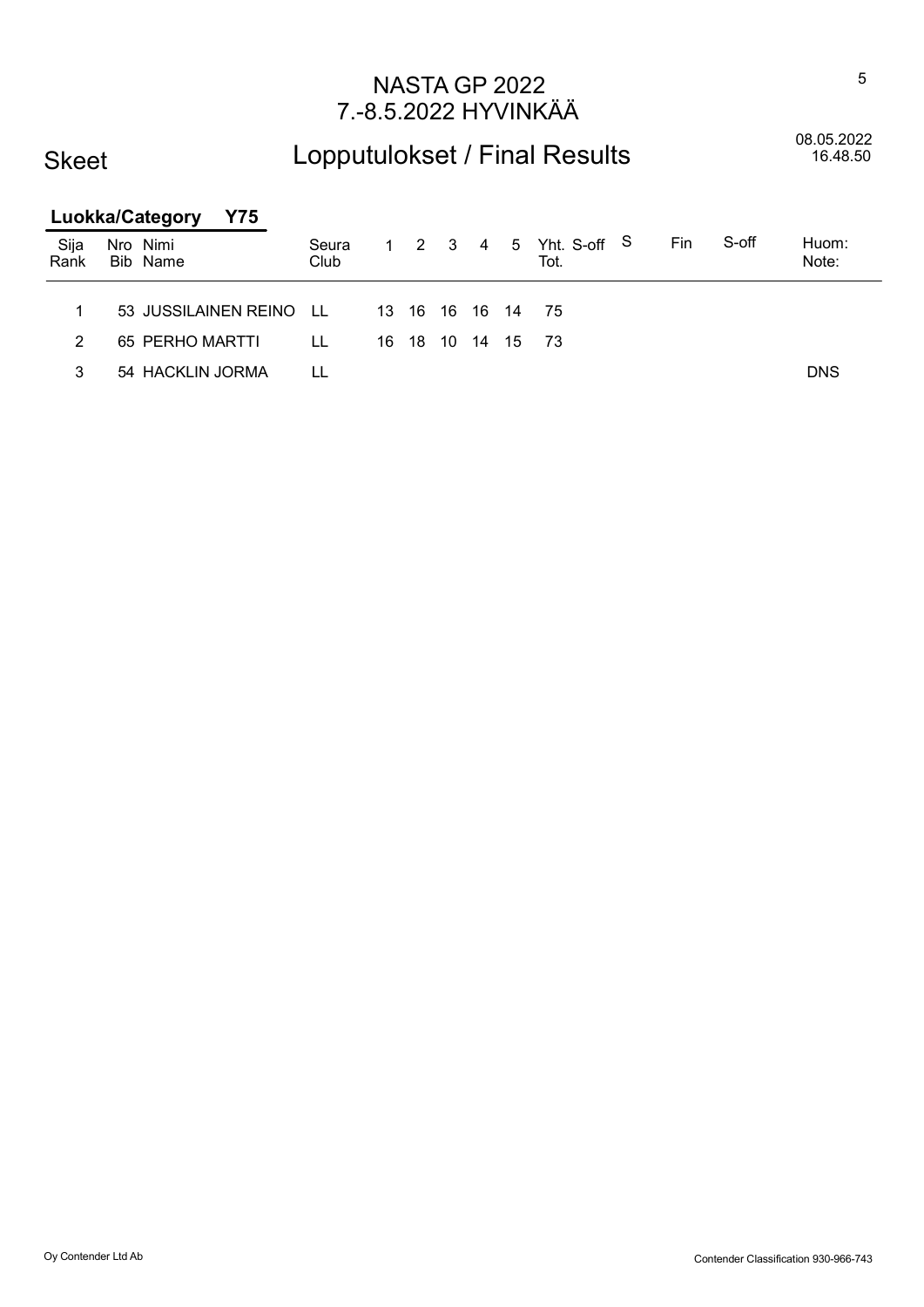#### Skeet

# Lopputulokset / Final Results 08.05.2022

16.48.51

#### Luokka/Category Y8O Sija Nro Nimi Seura 1 2 3 4 5 Yht. S-off Huom: Rank Bib Name Club Tot. Note: S-off

1 64 LAPPETELÄINEN TAUNO yMa 13 16 11 12 15 67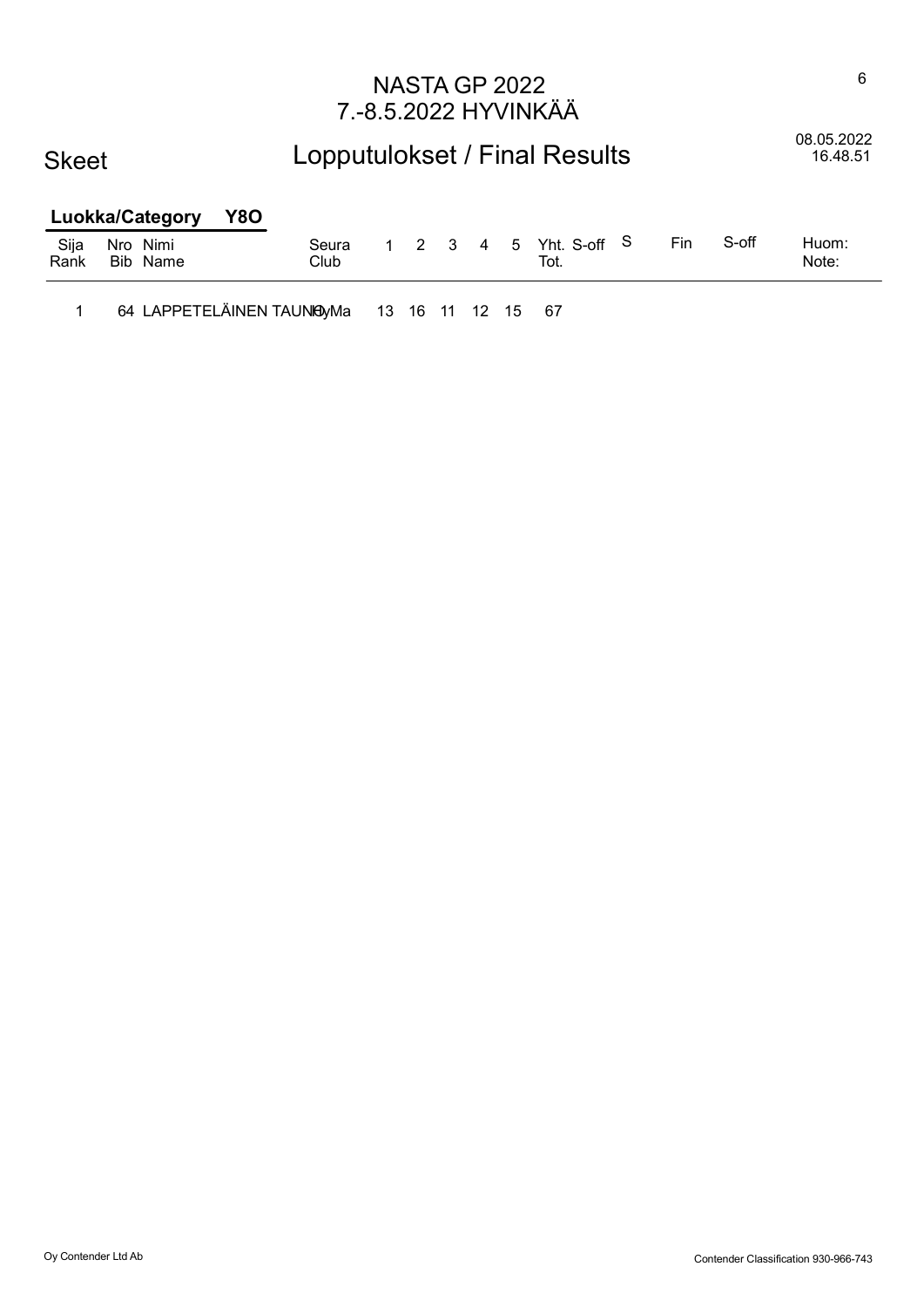### Skeet

## Lopputulokset / Final Results

08.05.2022<br>16.48.52

Luokka/Category M50

| Sija<br>Rank   | Nro Nimi<br>Bib Name     | Seura<br>Club | 1                 | $\overline{2}$ | 3           | 4   | 5  | Yht. S-off<br>Tot. | Fin     | Yht. S-off<br>Tot. | Huom:<br>Note: |
|----------------|--------------------------|---------------|-------------------|----------------|-------------|-----|----|--------------------|---------|--------------------|----------------|
| 1              | 39 KALLIOINEN TERO       | A-HA          |                   |                | 22 22 25 23 |     | 24 | 116                | 23      | 139                |                |
| $\overline{2}$ | 68 KAIPIA JUHA           | K-SHA         | 20                | 22             | 22          | -20 | 22 | 106                | $^{24}$ | 130                |                |
| 3              | 29 LEIJO JOUNI           | <b>TSHA</b>   | 21                | 22             | 22          | -20 | 24 | 109                | 20      | 129                |                |
| 4              | 33 ROUHELMAA MARKO HyMa  |               | 20                | 22             | 22          | -25 | 17 | 106                | 21      | 127                |                |
| 5              | 26 KINNULA TIMO          | SSG           | 20                | 23             | 22          | 21  | 21 | 107                | 8       | 125                |                |
| 6              | 37 HEMMO ANSSI           | <b>TSHA</b>   | 22                | 20             | 21          | 20  | 20 | 103                | 8       | 121                |                |
| $\overline{7}$ | 69 RUUSKANEN JARMO       | HyMa          | 19                | 19             | 23          | 18  | 20 | 99                 |         | 99                 |                |
| 8              | 67 KYYHKYNEN MIKA        | HyMa          | 21                | 18             | 21          | 19  | 18 | 97                 |         | 97                 |                |
| 9              | 27 LEHTIMÄKI HARRI       | HoSA          | 20                | 19             | 21          | 21  | 16 | 97                 |         | 97                 |                |
| 10             | 32 LIUKKONEN JARI        | <b>KeSA</b>   | $22 \overline{ }$ | 15             | 19 22       |     | 18 | 96                 |         | 96                 |                |
| 11             | 28 KORHONEN PASI         | HyMa          | 20                | 21             | 19          | 19  | 17 | 96                 |         | 96                 |                |
| 12             | 35 UOTILA JARI           | HyMa          |                   | 17 24          | 20          | 17  | 17 | 95                 |         | 95                 |                |
| 13             | 38 VISURI MIKA           | VamSA         | 18                | 20             | 21          | 17  | 18 | 94                 |         | 94                 |                |
| 14             | 25 TANSKANEN JANNE       | <b>IEM</b>    | 17                | -17            | 21          | 19  | 17 | 91                 |         | 91                 |                |
| 15             | 34 VUOLTEENAHO KEIJO OSH |               | 17                | 20             | 19          | 18  | 16 | 90                 |         | 90                 |                |
| 16             | 40 YLÖNEN OLLI           | SaSA          | 16                | 17             | 15          | 16  | 13 | 77                 |         | 77                 |                |
| 17             | 31 TUPPI MATTI           | <b>JMS</b>    |                   |                |             |     |    |                    |         | 0                  | <b>DNS</b>     |